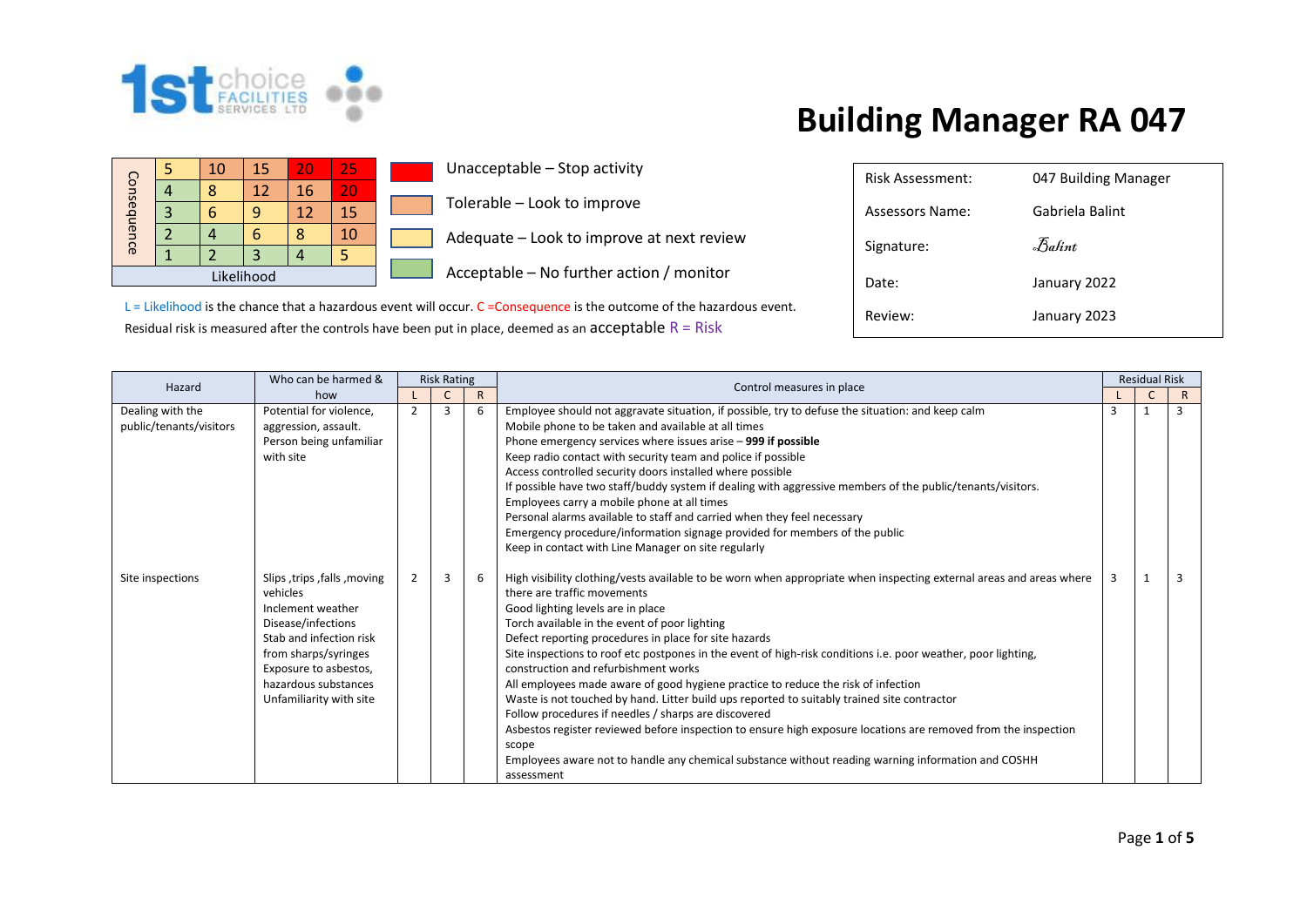

Assessors Name: Gabriela Balint

Date: January 2022

Review: January 2023

Signature:  $\bar{\mathcal{B}}$ alint

Risk Assessment: 047 Building Manager

|             |  | 10 | 15 | 20 | 25 |  |  |
|-------------|--|----|----|----|----|--|--|
|             |  | ጸ  | 12 | 16 | 20 |  |  |
| Consequence |  |    |    | 12 | 15 |  |  |
|             |  |    | 6  | ጻ  | 10 |  |  |
|             |  |    |    |    |    |  |  |
| Likelihood  |  |    |    |    |    |  |  |

Unacceptable – Stop activity

Tolerable – Look to improve

Adequate – Look to improve at next review

Acceptable – No further action / monitor

L = Likelihood is the chance that a hazardous event will occur. C = Consequence is the outcome of the hazardous event. Residual risk is measured after the controls have been put in place, deemed as an acceptable  $R = Risk$ 

| Hazard                                                                                                      | Who can be harmed &                                                                                                                 |   | <b>Risk Rating</b> |              | Control measures in place                                                                                                                                                                                                                                                                                                                                                                                                                                                                                                                                                                                                                                                                                                                                                                                                                                                                                                                                           |   | <b>Residual Risk</b> |   |
|-------------------------------------------------------------------------------------------------------------|-------------------------------------------------------------------------------------------------------------------------------------|---|--------------------|--------------|---------------------------------------------------------------------------------------------------------------------------------------------------------------------------------------------------------------------------------------------------------------------------------------------------------------------------------------------------------------------------------------------------------------------------------------------------------------------------------------------------------------------------------------------------------------------------------------------------------------------------------------------------------------------------------------------------------------------------------------------------------------------------------------------------------------------------------------------------------------------------------------------------------------------------------------------------------------------|---|----------------------|---|
|                                                                                                             | how                                                                                                                                 |   |                    | $\mathsf{R}$ |                                                                                                                                                                                                                                                                                                                                                                                                                                                                                                                                                                                                                                                                                                                                                                                                                                                                                                                                                                     |   |                      | R |
| Accessing roof                                                                                              | Serious injury or fatality<br>from falls from height<br>Falls through fragile roof<br>materials<br>Slips, trips or falls on<br>roof | 3 | 4                  | 12           | Site risk assessment of the work at height hazards to cover physical aspects of design and management controls<br>Procedures observed for work at height<br>Employees are not generally required to work at height, but may access safe roof areas of the property<br>If there is no safe access to the roof area and no safe place to work on the roof, the roof areas are not accessed<br>On rare occasions employees could access unprotected roofs. This only occurs when there is a clear demarcation of<br>safe routes<br>Fragile roof areas are not accessed, and warning signage is provided on the approach to danger zone<br>Roof areas are not accessed in poor weather conditions i.e. high winds/icy temperatures Stepladders and portable<br>ladders are not used to access roof areas<br>Safety shoes and other PPE are available and worn as necessary<br>Roof access routes well maintained and regularly cleaned<br>Good lighting levels provided | 3 |                      |   |
| <b>Manual Handling</b><br>Taking deliveries<br>Moving paper<br>Moving office furniture<br>Dealing with post | Injuries<br>Musculoskeletal<br>problems                                                                                             |   | 3                  | 6            | Where appropriate measures in place to prevent birds nesting and roosting on roof areas<br>Employees carry mobile phone for assistance in the event of an emergency<br>Employees not to carry out any repetitive manual handling tasks unless suitably trained<br>Manual handling risks are reduced as far as possible<br>Specific manual handling risk assessment to be carried out where manual handling activities are identified<br>Assistance available for manual operations e.g. colleague or equipment (trolley)<br>Employees aware of manual handling risk                                                                                                                                                                                                                                                                                                                                                                                                 | 3 |                      |   |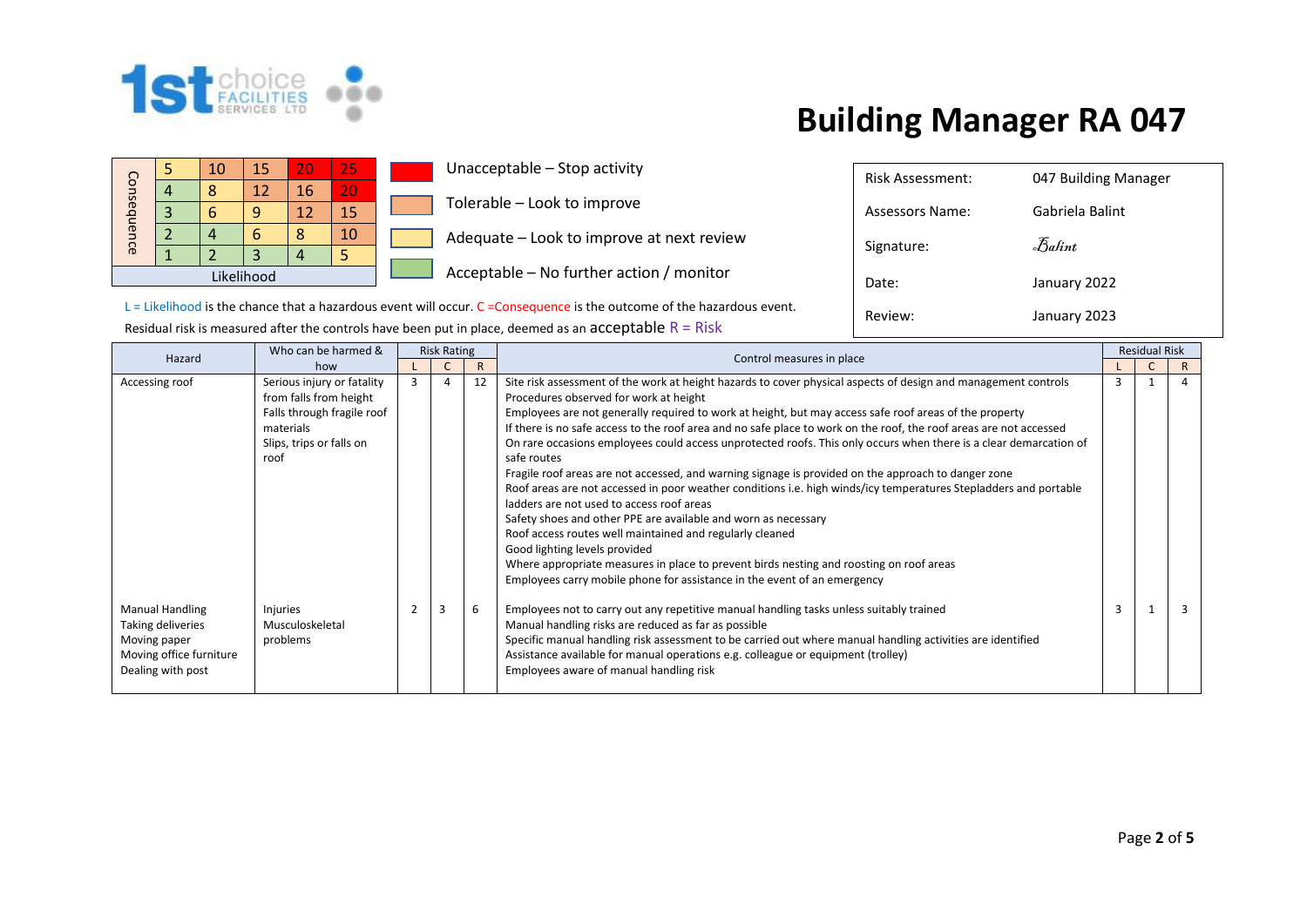

|             |  | 10 | 15          | 20 | 25 |  |  |
|-------------|--|----|-------------|----|----|--|--|
|             |  | ጸ  | $12 \times$ | 16 | 20 |  |  |
| Consequence |  |    |             | 12 | 15 |  |  |
|             |  |    |             | Я  | 10 |  |  |
|             |  |    |             |    |    |  |  |
| Likelihood  |  |    |             |    |    |  |  |

Unacceptable – Stop activity

Tolerable – Look to improve

Adequate – Look to improve at next review

Acceptable – No further action / monitor

L = Likelihood is the chance that a hazardous event will occur. C = Consequence is the outcome of the hazardous event. Residual risk is measured after the controls have been put in place, deemed as an  $acceptable R = Risk$ 

| Risk Assessment: | 047 Building Manager |
|------------------|----------------------|
| Assessors Name:  | Gabriela Balint      |
| Signature:       | Balint               |
| Date:            | January 2022         |
| Review:          | January 2023         |

| Hazard                                                | Who can be harmed &                                                                                                                                                                                        | <b>Risk Rating</b> |                |              |                                                                                                                                                                                                                                                                                                                                                                                                                                                                                                                                                                                                                                                                                                                                                                                                                                                                                                                                                                                                                                                                                                                                                |   | <b>Residual Risk</b> |                |
|-------------------------------------------------------|------------------------------------------------------------------------------------------------------------------------------------------------------------------------------------------------------------|--------------------|----------------|--------------|------------------------------------------------------------------------------------------------------------------------------------------------------------------------------------------------------------------------------------------------------------------------------------------------------------------------------------------------------------------------------------------------------------------------------------------------------------------------------------------------------------------------------------------------------------------------------------------------------------------------------------------------------------------------------------------------------------------------------------------------------------------------------------------------------------------------------------------------------------------------------------------------------------------------------------------------------------------------------------------------------------------------------------------------------------------------------------------------------------------------------------------------|---|----------------------|----------------|
|                                                       | how                                                                                                                                                                                                        |                    | C              | $\mathsf{R}$ | Control measures in place                                                                                                                                                                                                                                                                                                                                                                                                                                                                                                                                                                                                                                                                                                                                                                                                                                                                                                                                                                                                                                                                                                                      |   | C                    | $\mathsf{R}$   |
| Accessing plant rooms<br>and other hazardous<br>areas | Impact injury from low<br>headroom area<br>Hazardous substances<br><b>Noise</b><br>Slips, trips, falls<br>Exposure to asbestos<br>Moving machinery<br>Unfamiliar with plant<br>room layout<br>Lone working | 2                  | Δ              | 8            | Employee enter plant room for inspection purposes only<br>Risk assessment completed of plant rooms to cover physical aspects of design and management control<br>Employees aware not to touch plant and equipment controls, unless specifically trained to do so by a competent<br>person<br>Safe access to all plant rooms provided<br>Appropriate PPE is available and worn where appropriate<br>Employees follow all mandatory signage such as hearing, head and eye protection as required<br>Employees have regard to all safety and warning signage<br>COSHH assessments/MSDS in place for hazardous substances<br>Eyewash stations and spillage procedures in place<br>Under no circumstances do employees attempt to carry out lift release<br>Employees are aware of and have read asbestos register and up to date of management plan<br>All relevant instructions in the asbestos management plan for the building followed<br>If damaged asbestos is discovered on site, employees are aware to exit the area immediately, restrict access and<br>invoke emergency procedures with regard to damaged asbestos containing materials | 3 |                      | $\overline{a}$ |
| Lone Working                                          | No other persons<br>available to assist in the<br>event of an accident, ill<br>health or attack                                                                                                            | $\overline{2}$     | $\overline{4}$ | 8            | Lone working procedures followed<br>Meetings & site visits recorded<br>Any known aggressive members of the public/tenants/visitors are not met alone<br>Employees carry mobile phone at all time with emergency contacts on<br>Personal alarms available to staff and carried when they feel necessary<br>Employees instructed not to use lifts if working alone<br>Employees are aware of building emergency procedures<br>Employees have access to first aid materials either on site, on their person or vehicle                                                                                                                                                                                                                                                                                                                                                                                                                                                                                                                                                                                                                            |   |                      |                |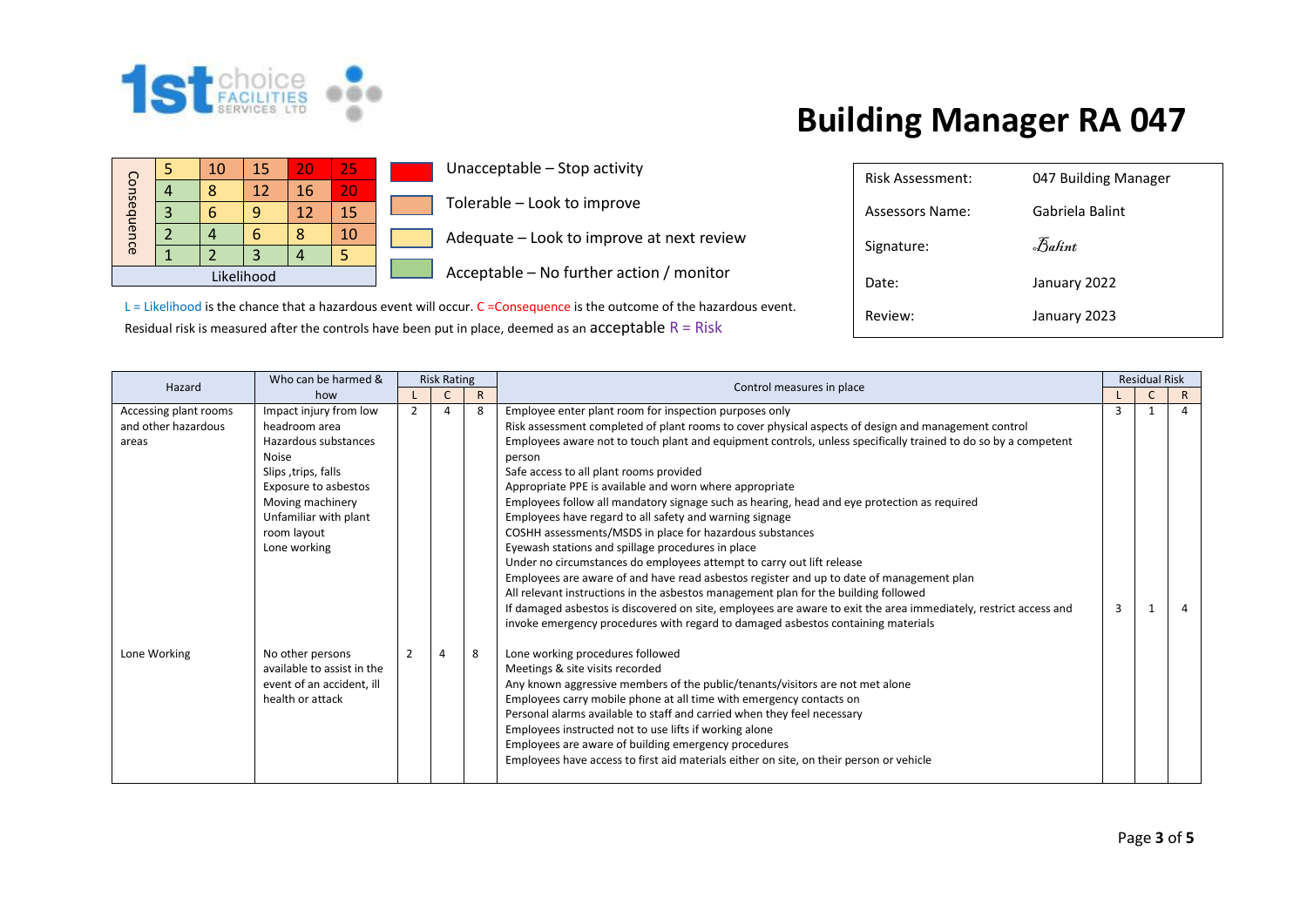

Assessors Name: Gabriela Balint

Date: January 2022

Review: January 2023

Signature:  $\bar{\mathcal{B}}$ alint

Risk Assessment: 047 Building Manager

|             |  | 10 | 15 | 20 | 25 |  |  |
|-------------|--|----|----|----|----|--|--|
|             |  | Ω  | 12 | 16 | 20 |  |  |
| Consequence |  |    |    | 12 | 15 |  |  |
|             |  |    | 6  | ጸ  | 10 |  |  |
|             |  |    |    |    |    |  |  |
| Likelihood  |  |    |    |    |    |  |  |

Unacceptable – Stop activity

Tolerable – Look to improve

Adequate – Look to improve at next review

Acceptable – No further action / monitor

 $L =$  Likelihood is the chance that a hazardous event will occur.  $C =$ Consequence is the outcome of the hazardous event. Residual risk is measured after the controls have been put in place, deemed as an acceptable  $R = R$ isk

| Hazard                                                        | Who can be harmed &                                                                                                                                                                                 |   | <b>Risk Rating</b> |              | Control measures in place                                                                                                                                                                                                                                                                                                                                                                                                                                                                                                                                                                                                                                                                                                                                                                                                                                                                                                                                                                                                                                                                                                                                                                                        |   | <b>Residual Risk</b> |              |
|---------------------------------------------------------------|-----------------------------------------------------------------------------------------------------------------------------------------------------------------------------------------------------|---|--------------------|--------------|------------------------------------------------------------------------------------------------------------------------------------------------------------------------------------------------------------------------------------------------------------------------------------------------------------------------------------------------------------------------------------------------------------------------------------------------------------------------------------------------------------------------------------------------------------------------------------------------------------------------------------------------------------------------------------------------------------------------------------------------------------------------------------------------------------------------------------------------------------------------------------------------------------------------------------------------------------------------------------------------------------------------------------------------------------------------------------------------------------------------------------------------------------------------------------------------------------------|---|----------------------|--------------|
|                                                               | how                                                                                                                                                                                                 |   |                    | $\mathsf{R}$ |                                                                                                                                                                                                                                                                                                                                                                                                                                                                                                                                                                                                                                                                                                                                                                                                                                                                                                                                                                                                                                                                                                                                                                                                                  |   | C                    | $\mathsf{R}$ |
| Accessing areas under<br>construction/refurbishm<br>ent works | Accidents, incidents,<br>damage caused by<br>unsafe systems of work<br>Contractors being<br>unfamiliar with site<br>Exposure to hazardous<br>substances<br>Slips, trips, falls, falling<br>objects, | 2 | 4                  | 8            | Contractors vetted and approved<br>All activities undertaken in accordance with previously agreed safe system of work and method statement.<br>Employees are aware of H & S issues in relation to tasks on site<br>Contractors to sign in, permits access/work issued as required<br>Contractor to sign permission to work where required<br>Employee to ensure that the Contractor implements suitable control methods where appropriate e.g. cordoned off<br>work area, suitable PPE worn<br>Staff to report any activities of contractors on site which they consider unsafe to the person in control of the site<br>and document<br>Staff are aware that they have the authority to stop activities of contractors on site if they are concerned for health<br>and safety                                                                                                                                                                                                                                                                                                                                                                                                                                    | 3 | $\mathbf{1}$         | $\Delta$     |
| Use of<br>ladders/stepladders                                 | Operatives, serious<br>injuries i.e. Hand arm<br>vibration syndrome                                                                                                                                 | 2 |                    | 8            | Only equipment marked as Class 1 Industrial grade or EN131 are used on site<br>Ladders and stepladders used for work that is of a short duration $15 - 20$ minutes<br>Ladders and stepladders used by persons who are trained and competent in its safe use<br>Portable ladders must always be footed or secured at foot and top to prevent slipping out. Move the<br>ladders/stepladder never overreach<br>Ladder and stepladder work are restricted to work where three points of contact can be maintained at all times<br>Portable ladders to be positioned at the correct angle ,75 degrees or a base height ratio of 1:4<br>Ladders and stepladders are checked prior to the commencement of each task to ensure they are correct type,<br>length etc<br>Ladders and stepladders are visually checked by employees to ensure they are in good repair<br>Ladders and stepladders are detailed on an equipment inventory and inspected regularly by a competent person<br>Position on a level surface facing the task. If this cannot be achieved a specialist contractor should be requested to<br>carry out the task<br>Provide warning signage or cordon off area if the task presents a hazard to others | 3 | $\mathbf{1}$         | 4            |